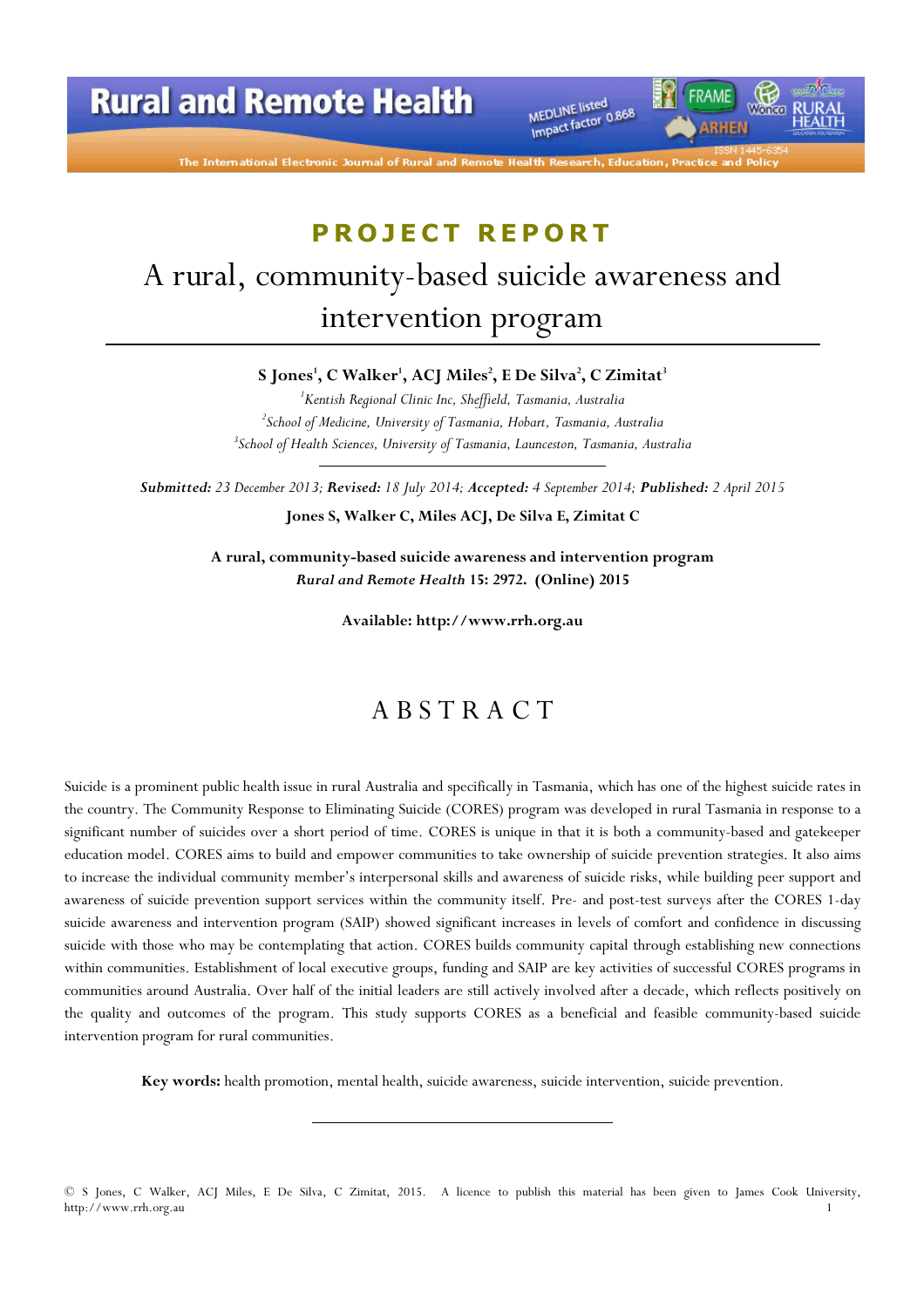The International Electronic Journal of Rural and Remote Health Research, Education Practice and Policy

## Introduction

Suicide rates in Australia have decreased over the past 40 years against a backdrop of an increasing global suicide rate<sup>1,2</sup>. Suicide rates in Indigenous communities and rural and remote communities are greater in number than in urban communities, and tend to be increasing<sup>3</sup>. Poorer mental health outcomes in rural areas<sup>4,5</sup> have been partly attributed to the general inaccessibility of general practitioners (GPs) and health services due to distance and low population thresholds, socioeconomic adversity, natural disasters<sup>6,7</sup>, social and educational disadvantage, and social and cultural isolation<sup>8,9</sup>. In terms of suicide specifically, males aged 15-24 years have proven to be most at risk of suicide in rural areas<sup>7</sup>. A deepening understanding of factors that protect against suicide is emerging<sup>10</sup> such as access to GP services, social networks and personal self-esteem and coping strategies. Because rural communities are all different<sup>7</sup>, suicide prevention strategies need to address the context of each community as a necessary step in tailoring processes aiming to respond to their associated health outcomes.

The latest Australian National Suicide Prevention strategy promotes holistic suicide prevention strategies acting at the levels of individuals, families and communities and aims to decrease the numbers of people at high risk of suicide, while also decreasing the mean risk of suicide across the whole population. The most successful prevention strategies include decreasing access to the means to suicide, programs that educate healthcare practitioners, and gatekeeper suicide prevention education programs<sup>11</sup>. Gatekeeper programs aim to improve the knowledge, skills and attitudes of individuals who are well positioned in communities to recognise and refer someone at risk of suicide (eg teachers, pharmacists, sports coaches, police officers)<sup>12-14</sup>. Although strong communities are considered protective of suicide, little is known about suicide prevention models that involve community-based approaches. However, there is growing evidence of the effectiveness of gatekeeper programs in community settings<sup>13,15-17</sup>. The CORES (Community Response to Eliminating Suicide) program aims to build and support communities as well as provide both broad and targeted support to people at risk of suicide.

In this paper we report the history, philosophy and development of the CORES community-based gate keeper suicide intervention program, a description of the program and its implementation, and provide evidence for the effectiveness of the program in Australian rural communities.

### CORES program philosophy and design

The CORES suicide awareness and intervention program was developed in Sheffield, Tasmania in response to concern about the rising suicide rates in the rural regions of the state. The local region has few social and community services and suffers significant social disadvantage, with high unemployment, high youth unemployment, a high incidence of diabetes, obesity, smoking and the lowest life expectancy in the state<sup>18</sup>. The program was conceived as a holistic approach to suicide awareness that involved building local leadership and social networks to find solutions to improve the general health and wellbeing of the whole community. The aims of the program were to (i) gather local people in the community to examine and understand their community, (ii) foster an understanding of suicide, (iii) develop the skills of local people to identify and respond to suicide at an early stage, (iv) engage local people in the delivery of the program, (v) identify and link people to community and professional support services and (vi) empower the local community to own and manage the program. The explicit adoption of a community-based approach<sup>19</sup> for CORES infused the rationale, development and delivery of the overall program.

#### Implementing CORES with a community

Community engagement is essential in establishing a new CORES program and for its ongoing success. The program comprises a comprehensive package to build community engagement with the goals of the project (Table 1), and training for a local team to lead the program to deliver suicide awareness and intervention programs (SAIP) for local residents. A local community CORES leadership group is established to link with health and human services in the region and to review available statistical data and health

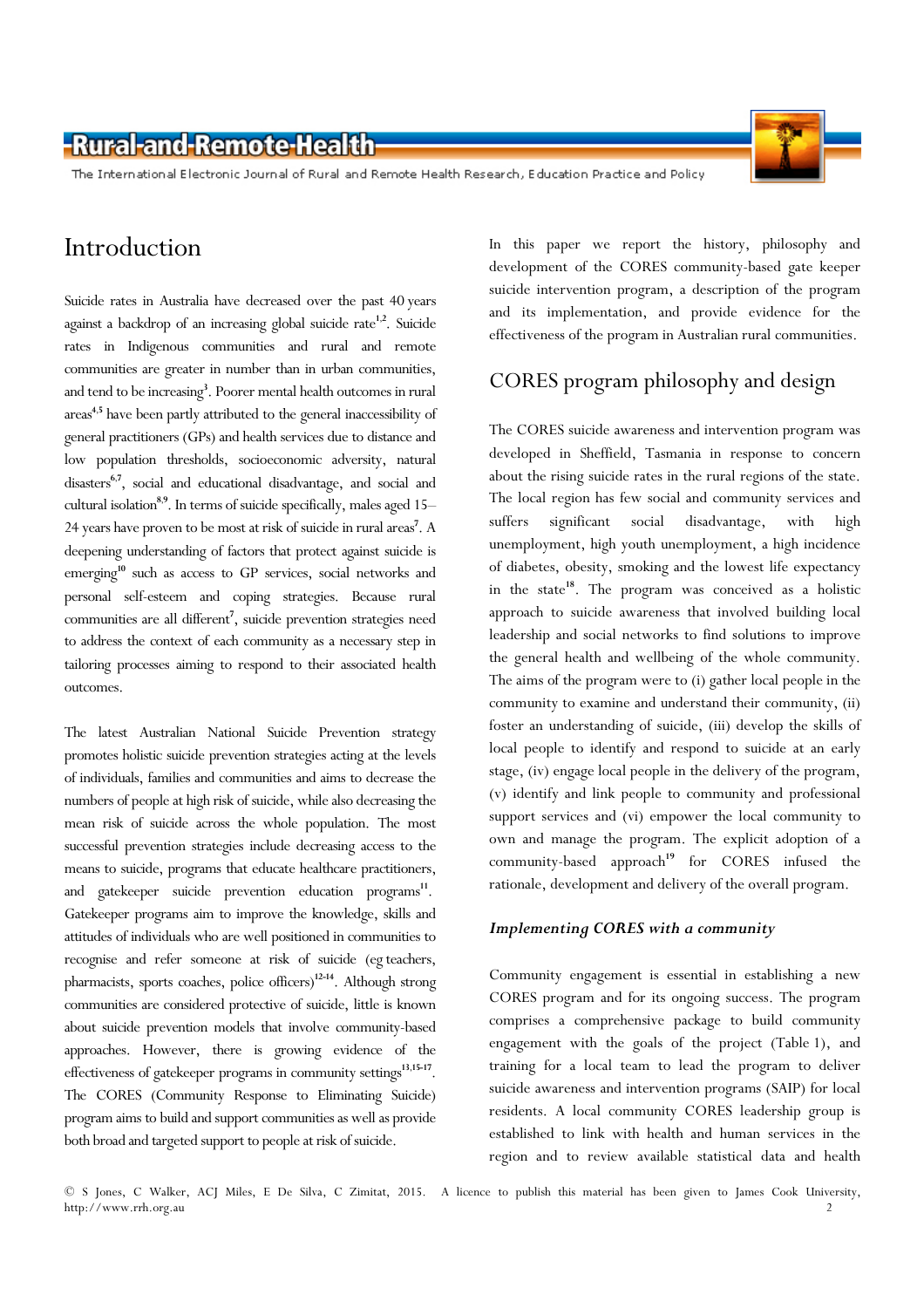The International Electronic Journal of Rural and Remote Health Research, Education Practice and Policy

service reports as part of a needs analysis and review. It aims to uncover local health issues and concerns, factors associated with suicide, barriers to accessing help, knowledge of helpseeking behaviours and service mapping within the community. This information is used to inform the local training and mentoring for six team leaders and the delivery of SAIP training program to residents. The CORES team also facilitates communication with the public through social media and supports networking amongst team leaders from communities around Australia.

#### One-day SAIP

The aim of the 1-day SAIP is to increase the ability of local community members to identify people at risk of suicide, assess the immediate risk of suicide through structured conversation and facilitate help-seeking behaviour through identification of support services. The outcomes and content of the 1-day SAIP (Table 2) is consistent with best practice guidelines<sup>19</sup> and those espoused in the Australian LIFE (Living is for Everyone) framework<sup>20</sup>. The SAIP is delivered by two team leaders to a small group of 10– 15 participants in a manner that draws upon lived experiences and promotes active participation.

The SAIP commences with ice-breaker activities and discussion about ground rules and the importance of personal safety and confidentiality, particularly in small rural communities. The body of the SAIP focuses on three elements: (i) suicide myths and realities, (ii) understanding of a suicide journey and (iii) an intervention/suicide discussion role-play. A significant amount of time is spent discussing suicide myths and statistics and answering questions. The suicide myths and realities question-and-answer period covers many issues associated with rural suicide<sup>5</sup> and provides a neutral zone for conversation before an open invitation for participants to offer a broader self-introduction. This is followed by a refreshment break to promote a positive dynamic within the group and provide a time-out for any individuals who may feel distress after suicide-related personal disclosures.

The concept of a journey towards suicide is shown through the use of a visual image of life as a river with many tributaries, which represent the stresses and struggles experienced by most people, held back by a dam wall. This image is a central element of the program. It is used by trainers to illustrate the processes that may lead an individual to contemplate suicide and later as a tool for discussion and risk assessment. Understanding of the journey is developed further through the 'funnel vision' experience. Participants look through a funnel to experience the narrowed perspective of someone who can only focus on ending their life and see how this view prevents someone from seeing the positive aspects of their life. The participants are asked to look again through the funnel from the narrow end as an illustration of how the course will enable them to help 'turn the funnel around' and show the person at risk that there are other options than suicide. This assists greatly in the understanding of what it is like for an individual contemplating suicide and offers a visual representation of the goal of the intervention.

The third element is the ABCD intervention where all parts of the training are brought together through use of intervention scenarios. Participants learn how to ask the person at risk if they are considering suicide (A); assess for past behaviours or experience, thereby gauging the level of risk (B); assess if the person at risk has a current plan for suicide (C) and understand what it is that is keeping them alive and how they have managed to cope with their stresses and struggles in the past (D, the dam). The team leaders demonstrate how to recognise a person at risk, how to assess risk, and how to assist the person by referral. Assessment follows a strengths-based approach<sup>21</sup>, including an assessment of 'hopelessness'<sup>22</sup>. Participants apply their learning and new skills using examples, scenarios and role-plays of 'interventions'. During the final role-play, participants playing the person at risk and the support person work through coping skills that may have once been in place, but have been forgotten. Identifying these skills helps the participant in the role of the support person 'turn the funnel around' for the individual at risk. Community members work in pairs through the role-play, supported by the trainers. The small group environment ensures that there is sufficient quality interaction between participants to build professional relationships amongst the team. The training regularly emphasises the limits and possible outcomes of any intervention.



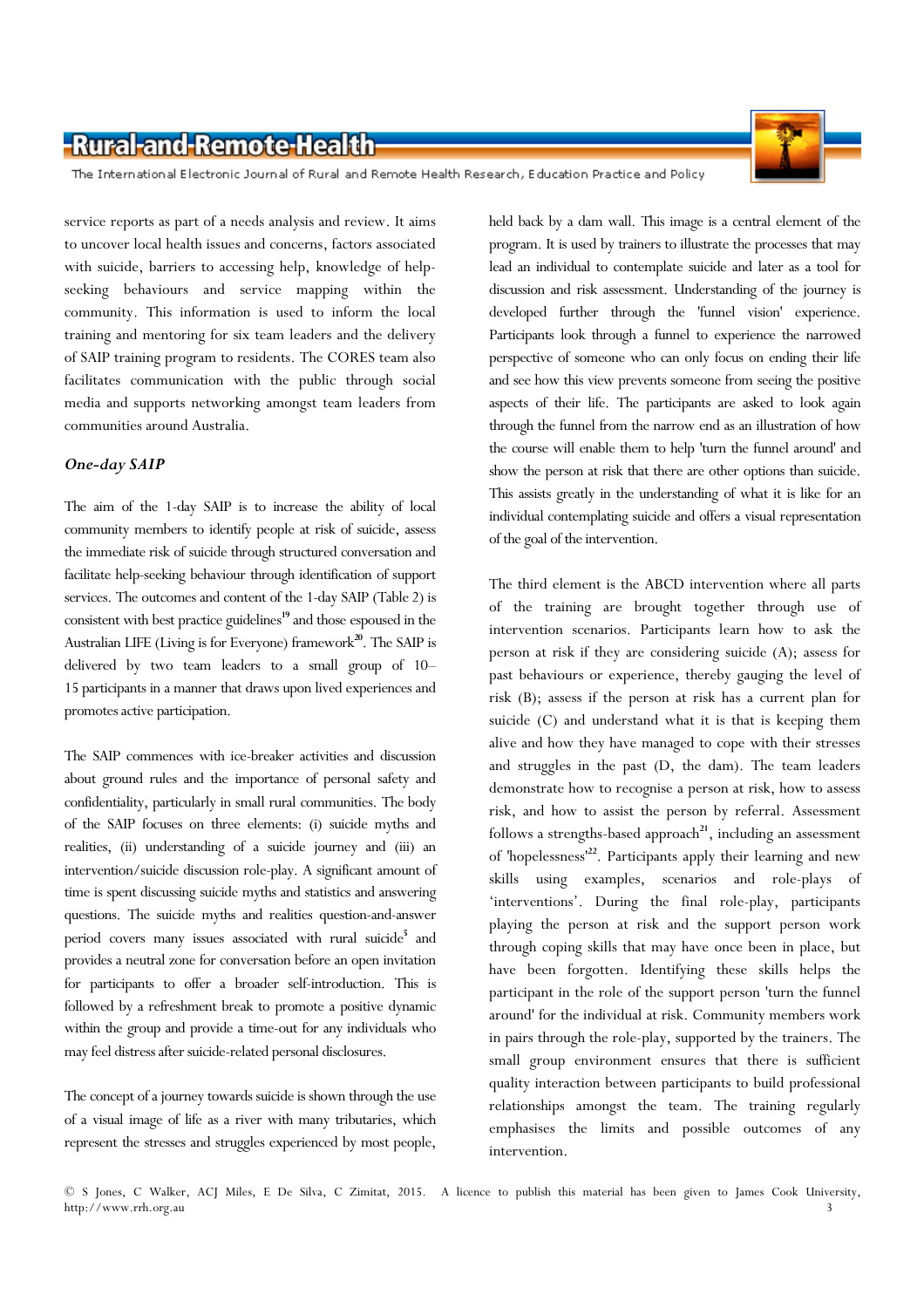



The International Electronic Journal of Rural and Remote Health Research, Education Practice and Policy

### Table 1: Overview of the CORES program inputs, outputs and outcomes over short, medium and longer term (This report does not evaluate long-term outcomes.)

| Inputs                | Action               | Outputs              | <b>Outcomes</b>          |                      |                     |  |  |  |
|-----------------------|----------------------|----------------------|--------------------------|----------------------|---------------------|--|--|--|
|                       |                      |                      | Short term               | Medium term          | Long term           |  |  |  |
| Local community       | <b>Local CORES</b>   | Increased            | <b>CORES</b> established | Strengthened         | Decreased impact    |  |  |  |
|                       | executive group      | awareness of         | within local             | relationships across | of suicide on local |  |  |  |
| Funding body          | monthly public       | suicide              | community                | community            | community           |  |  |  |
|                       | meetings             |                      |                          |                      |                     |  |  |  |
| Sponsoring            |                      | Increased            | Increased                | Increased            | Stronger social     |  |  |  |
| organisations         | Public               | awareness of local   | awareness of             | awareness of         | networks across     |  |  |  |
|                       | consultations        | resources            | suicide issues           | suicide across       | community           |  |  |  |
| Local champion        |                      |                      |                          | community            |                     |  |  |  |
|                       | Relationships with   | Increased capacity   | Increased number         | organisations        | Well-resourced      |  |  |  |
| <b>CORES</b> trainers | health professionals | to asses risk and    | of trained               |                      | and sustainable     |  |  |  |
|                       |                      | refer                | community                | Increased            | CORES program       |  |  |  |
| fgCORES SAIP          | Relationships with   |                      | members to               | community            |                     |  |  |  |
|                       | local organisations  | Stronger             | support and refer        | capacity to respond  |                     |  |  |  |
|                       |                      | relationships across | to support services      | to suicide issues    |                     |  |  |  |
|                       | SAIP training        | community            |                          |                      |                     |  |  |  |
|                       |                      |                      |                          | Capacity to sustain  |                     |  |  |  |
|                       | Team leader          |                      |                          | CORES locally and    |                     |  |  |  |
|                       | training             |                      |                          | link nationally      |                     |  |  |  |

CORES, Community Response to Eliminating Suicide. SAIP, suicide awareness and intervention program.

#### Table 2: Key learning outcomes and topic areas of the SAIP 1-day program

| Key learning outcomes of the 1-day training program              | Key topic areas of the 1-day training program                    |
|------------------------------------------------------------------|------------------------------------------------------------------|
| Raise awareness and knowledge of suicide: risk factors, signs    | Debunking and addressing myths about suicide                     |
| and indicators, diversity of pathways, protective factors        |                                                                  |
|                                                                  | Presenting and discussing facts about suicide and analogies that |
| Develop skills and confidence in communicating with              | illustrate risk                                                  |
| individuals who may be at risk of suicide                        |                                                                  |
|                                                                  | Signs and indicators of suicide                                  |
| Apply a framework to assess an individual's risk of suicide      |                                                                  |
|                                                                  | Risk assessment                                                  |
| Increase awareness and knowledge of local resources and          |                                                                  |
| support services to facilitate help seeking behaviour            | Interventions and limitations of your role                       |
|                                                                  |                                                                  |
| Establish a network of individuals for personal and professional | Community resources and support services                         |
| support                                                          |                                                                  |
|                                                                  | Scenarios and role-plays for application of knowledge and        |
| Reflect on personal motivation for involvement in the suicide    | development of skills                                            |
| awareness and intervention program and limitations of role       |                                                                  |

The day concludes with a circle activity designed to illustrate how the SAIP can operate in a rural community. Passing a ball of wool amongst the trainees (which forms a web), the team leader reflects that this experience links them as a network that will support their community.

The SAIP places an emphasis on knowledge about suicide and safety for community members. Given the nature of rural communities, the importance of privacy and confidentiality is stressed. In the absence of other risk factors for suicide, current evidence suggests that such thinking by itself is not a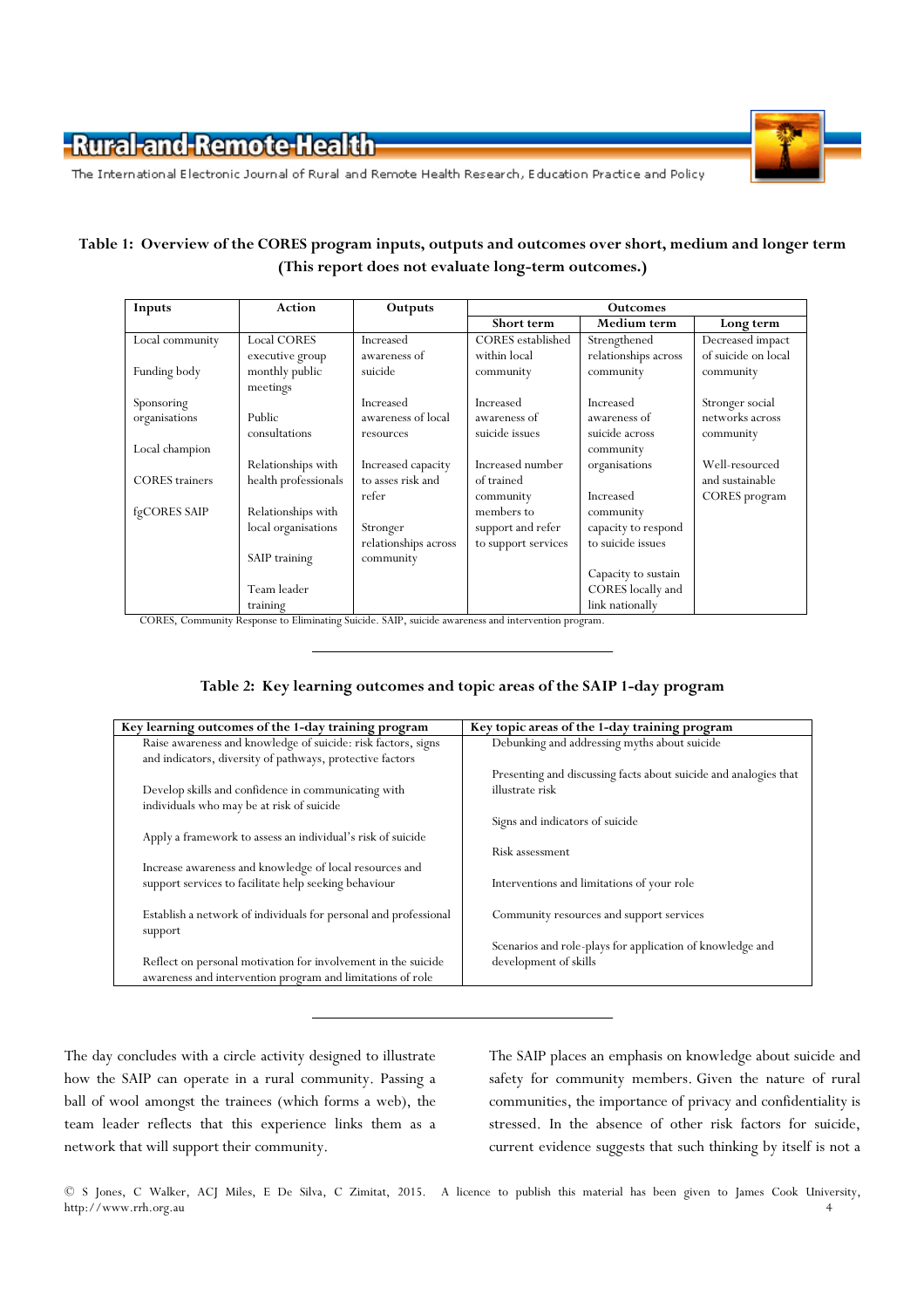The International Electronic Journal of Rural and Remote Health Research, Education Practice and Policy

risk factor<sup>10</sup>. However, for a small group of individuals, such suicidal thinking can become uncontrollable and persistent, and when associated with other mental health problems, may indicate a serious risk of suicide or suicide attempt<sup>17</sup>. CORES emphases for trainees that not all individuals at risk of suicide can be identified, and that not all suicides can be prevented<sup>23</sup>. CORES facilitates and supports counselling for those who have used their SAIP training in practice in their community.

#### Team leader training program

The success of CORES depends significantly on the team that manages the program, delivers SAIP training to community members and works to ensure its ongoing presence in the community. Team leaders must have leadership potential and significant time, motivation and profile within the community to support the governance and management of the program in the community. They must understand the community in which they are working, and have an informed understanding of the health and support services in their community. In addition, they require a capacity to learn about suicide and to develop interpersonal communication skills for the successful delivery of the SAIP. CORES works with the local community to select the best group of team leaders with a balance of skills suited to the successful embedding of the program within the new community.

The team leader training program (TLTP) is a 4-day program for a maximum of six people, based upon adult learning principles of reflection, application and role-play. This program consists of the successful completion of the 1-day SAIP program, followed by 3 days of learning how to deliver that program. The TLTP unpacks the program philosophy and rationale, delivers specific content about mental health and suicide, and develops the micro teaching and communication skills necessary to deliver the program in a safe and supportive environment. The final requirement of the TLTP is for the trainees to deliver two 1-day SAIP courses under the supervision of the team leader trainer. Team leaders are supported as a community within CORES. Quarterly face-to-face team leader meetings are held, usually centred on a guest speaker (eg StandBy, men's health) or

professional development activity. Networking, informationsharing and updating of resources by team leaders is facilitated by these meeting and the use of a 'secure zone' on the CORES website (http://www.cores.org.au).

### Approach to evaluation

Over the past decade CORES has been evaluated through ongoing informal feedback, internal review and external evaluations<sup>24,25</sup>. Internal evaluations involved written feedback gathered after SAIP training sessions and team leader training. Recent SAIP training evaluations used preand post- training surveys and follow-up questionnaires using questions relating to previous knowledge/training in regard to suicide awareness and intervention; the level of comfort in talking about suicide to people who may be at risk; and the confidence of the participant's ability to provide appropriate assistance to family members, friends, colleagues or strangers. Follow-up email questionnaires, interviews and focus groups, and the CORES website, have sought feedback from participants on their use of knowledge and skills developed through CORES. Research was approved by the Tasmanian Research Ethics Network.

Evaluations have demonstrated the importance of providing a safe learning environment (eg double trainer model), managing communication and processed for managing confidentiality for participants and CORES-trained individuals working in communities.

#### Reach of CORES into rural communities

Since its inception in 2003, the CORES program has been adopted by Tasmanian communities and by rural communities in three other Australian states. CORES has delivered 408 of the 1-day SAIP courses to 4242 individuals, with 43 TLTP programs for 157 team leaders of whom 87 remain active in their community (Table 3). The focus of the first 5 years was to refine the program, while the last 5 years have seen a significant expansion into other rural communities concerned about mental health and suicide rates (Table 4).

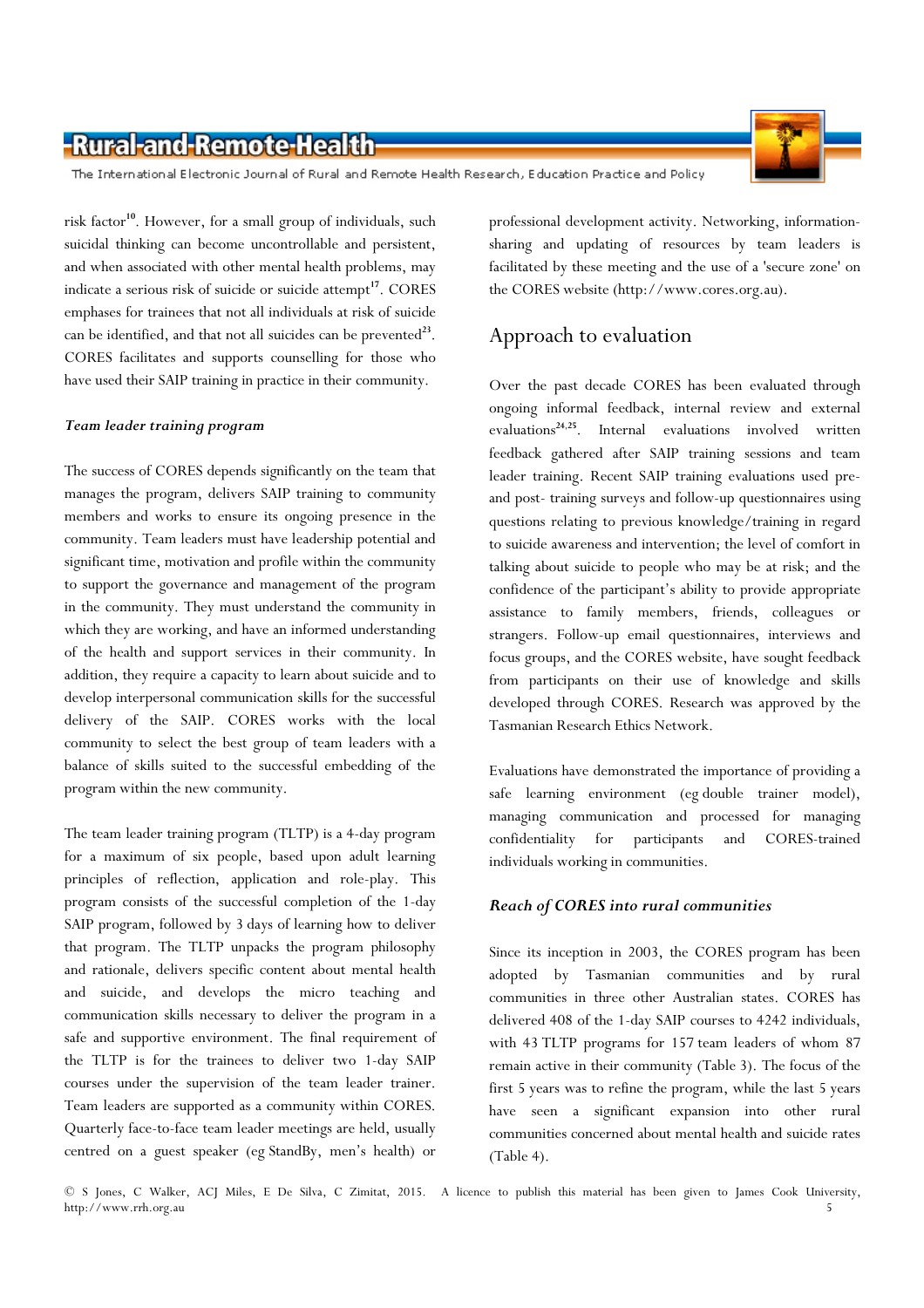

The International Electronic Journal of Rural and Remote Health Research, Education Practice and Policy

### Table 3: Scale of CORES program uptake across Australia. (Total for community sites not included as sites entered and left program.)

| Year  | <b>Community sites</b> | 1-day courses | People trained | Team leader | <b>Team leaders</b> | Total 2012 active |  |
|-------|------------------------|---------------|----------------|-------------|---------------------|-------------------|--|
|       |                        |               |                | courses     | trained             | team leaders      |  |
| 2003  |                        | 12            | 139            |             |                     |                   |  |
| 2004  |                        | h             | 57             |             |                     |                   |  |
| 2005  |                        |               | 50             |             | u                   |                   |  |
| 2006  |                        |               | 23             |             |                     |                   |  |
| 2007  |                        | 10            | 98             |             | $\Omega$            |                   |  |
| 2008  |                        | 41            | 462            |             | 17                  | 10                |  |
| 2009  | 14                     | 55            | 597            | 12          | 49                  | 28                |  |
| 2010  | 18                     | 87            | 821            | 10          | 30                  | $\Omega$          |  |
| 2011  | 15                     | 99            | 968            | 10          | 32                  | 19                |  |
| 2012  | 19                     | 91            | 1027           |             | 14                  | 14                |  |
| Total |                        | 408           | 4242           | 43          | 157                 | 87                |  |

### Table 4: Range of community engagement strategies employed in the active CORES programs operating in regional Australia

| Activity                        | Region and year commenced |             |              |             |             |             |             |             |             |              |              |             |             |              |
|---------------------------------|---------------------------|-------------|--------------|-------------|-------------|-------------|-------------|-------------|-------------|--------------|--------------|-------------|-------------|--------------|
|                                 | K                         | <b>CH</b>   | CC           | MV          | <b>WT</b>   | <b>SM</b>   | BU          | <b>WW</b>   | BA          | TV           | HI           | IN          | CMc         | <b>RV</b>    |
|                                 | 2003                      | 2005        | 2009         | 2009        | 2008        | 2009        | 2010        | 2010        | 2008        | 2010         | 2009         | 2013        | 2012        | 2012         |
| Funding                         |                           |             |              |             |             |             |             |             |             |              |              |             |             |              |
| Government                      |                           | $\mathbf x$ | $\mathbf{x}$ | X           | $\mathbf x$ | $\mathbf x$ | $\mathbf x$ | $\mathbf x$ |             |              |              |             |             |              |
| Local government                | x                         | $\mathbf x$ | $\mathbf x$  |             | $\mathbf x$ |             |             |             | $\mathbf x$ |              |              |             |             | $\mathbf x$  |
| Other grant                     | $\mathbf x$               | $\mathbf x$ |              |             |             |             |             |             |             | $\mathbf{x}$ | $\mathbf x$  | $\mathbf x$ |             | $\mathbf{x}$ |
| Private                         | x                         |             |              |             |             |             |             |             |             |              |              |             | $\mathbf x$ | $\mathbf x$  |
| Local support                   | $\mathbf x$               | $\mathbf x$ | $\mathbf{x}$ | $\mathbf x$ |             |             | $\mathbf x$ | $\mathbf x$ | $\mathbf x$ | $\mathbf x$  | $\mathbf{x}$ | $\mathbf x$ | $\mathbf x$ | $\mathbf x$  |
| Organisation                    |                           |             |              |             |             |             |             |             |             |              |              |             |             |              |
| Local CORES executive group     | $\mathbf x$               | $\mathbf x$ | $\mathbf{x}$ | $\mathbf x$ | $\mathbf x$ | $\mathbf x$ | $\mathbf x$ | $\mathbf x$ | $\mathbf x$ | $\mathbf x$  | $\mathbf x$  | $\mathbf x$ |             | $\mathbf{x}$ |
| Monthly public meetings         | $\mathbf x$               |             | $\mathbf x$  | $\mathbf x$ |             | $\mathbf x$ | $\mathbf x$ | $\mathbf x$ |             |              | $\mathbf x$  | $\mathbf x$ |             | $\mathbf x$  |
| Public consultations            | $\mathbf{x}$              | X           | X            | $\mathbf x$ | $\mathbf x$ | $\mathbf x$ | $\mathbf x$ | $\mathbf x$ | $\mathbf x$ | $\mathbf x$  | $\mathbf x$  | $\mathbf x$ | $\mathbf x$ | $\mathbf x$  |
| Formal relationship, local      | $\mathbf x$               | $\mathbf x$ | X            |             | $\mathbf x$ | $\mathbf x$ |             |             | $\mathbf x$ | $\mathbf x$  | $\mathbf x$  | $\mathbf x$ | $\mathbf x$ | $\mathbf x$  |
| government relationship         |                           |             |              |             |             |             |             |             |             |              |              |             |             |              |
| Formal relationship,            | $\mathbf x$               | $\mathbf x$ |              | $\mathbf x$ | $\mathbf x$ | $\mathbf x$ |             |             | $\mathbf x$ | $\mathbf x$  | $\mathbf x$  | $\mathbf x$ |             | $\mathbf x$  |
| community service organisation  |                           |             |              |             |             |             |             |             |             |              |              |             |             |              |
| Formal relationship with health | $\mathbf x$               | $\mathbf x$ | X            |             |             | $\mathbf x$ |             |             | $\mathbf x$ | $\mathbf x$  | $\mathbf x$  | $\mathbf x$ | $\mathbf x$ | $\mathbf x$  |
| professionals                   |                           |             |              |             |             |             |             |             |             |              |              |             |             |              |
| Outreach                        |                           |             |              |             |             |             |             |             |             |              |              |             |             |              |
| Active team leaders             | $\mathbf x$               | $\mathbf x$ | X            | $\mathbf x$ | $\mathbf x$ | $\mathbf x$ | $\mathbf x$ | $\mathbf x$ | $\mathbf x$ | $\mathbf x$  | $\mathbf x$  | $\mathbf x$ |             | $\mathbf x$  |
| Local CORES Facebook and        | $\mathbf x$               |             |              |             |             |             |             |             | $\mathbf x$ |              |              |             |             | $\mathbf x$  |
| contacts                        |                           |             |              |             |             |             |             |             |             |              |              |             |             |              |
| CORES referral contact cards    | $\mathbf x$               | $\mathbf x$ | $\mathbf x$  | $\mathbf x$ | $\mathbf x$ | $\mathbf x$ | $\mathbf x$ | $\mathbf x$ | $\mathbf x$ | $\mathbf x$  | $\mathbf x$  | $\mathbf x$ | $\mathbf x$ | $\mathbf x$  |
| Engage local schools            | $\mathbf x$               | $\mathbf x$ | $\mathbf{x}$ | $\mathbf x$ |             | $\mathbf x$ | X           | $\mathbf x$ | $\mathbf x$ | $\mathbf x$  | $\mathbf x$  | $\mathbf x$ |             | $\mathbf{x}$ |
| Engage sporting groups          |                           |             |              |             |             |             |             |             | $\mathbf x$ |              | $\mathbf x$  | $\mathbf x$ |             | $\mathbf x$  |
| Engage health services          | $\mathbf x$               | $\mathbf x$ | $\mathbf x$  | $\mathbf x$ | $\mathbf x$ | $\mathbf x$ | $\mathbf x$ | $\mathbf x$ | $\mathbf x$ | $\mathbf x$  | x            | $\mathbf x$ | $\mathbf x$ | $\mathbf x$  |
| Training                        |                           |             |              |             |             |             |             |             |             |              |              |             |             |              |
| Team leader training program    | $\mathbf x$               | $\mathbf x$ | $\mathbf x$  | $\mathbf x$ | $\mathbf x$ | $\mathbf x$ | $\mathbf x$ | $\mathbf x$ | $\mathbf x$ | $\mathbf x$  | $\mathbf x$  | $\mathbf x$ | $\mathbf x$ | $\mathbf x$  |
| <b>CORES SAIP</b>               | x                         | $\mathbf x$ | x            | $\mathbf x$ | $\mathbf x$ | $\mathbf x$ | $\mathbf x$ | $\mathbf x$ | $\mathbf x$ | $\mathbf x$  | x            | x           | $\mathbf x$ | $\mathbf x$  |

BA, Burdekin Ayr, Qld. BU, Burnie, Tas. CC, Central Coast, Tas. CH, Circular Head, Tas. CMc, Cloncurry, McKinlay, Qld. CORES, Community Response to Eliminating Suicide. HI, Hinchinbrook, Qld. IN, Innisfail, Qld. K, Kentish Region, Tas. MV, Meander Valley, Tas. RV, Riverland, NSW. SAIP, suicide awareness and intervention program. SM, Southern Midlands, Tas. TV, Townsville, Qld. WT, West Tamar, Tas. WW, Waratah Wynyard, Tas.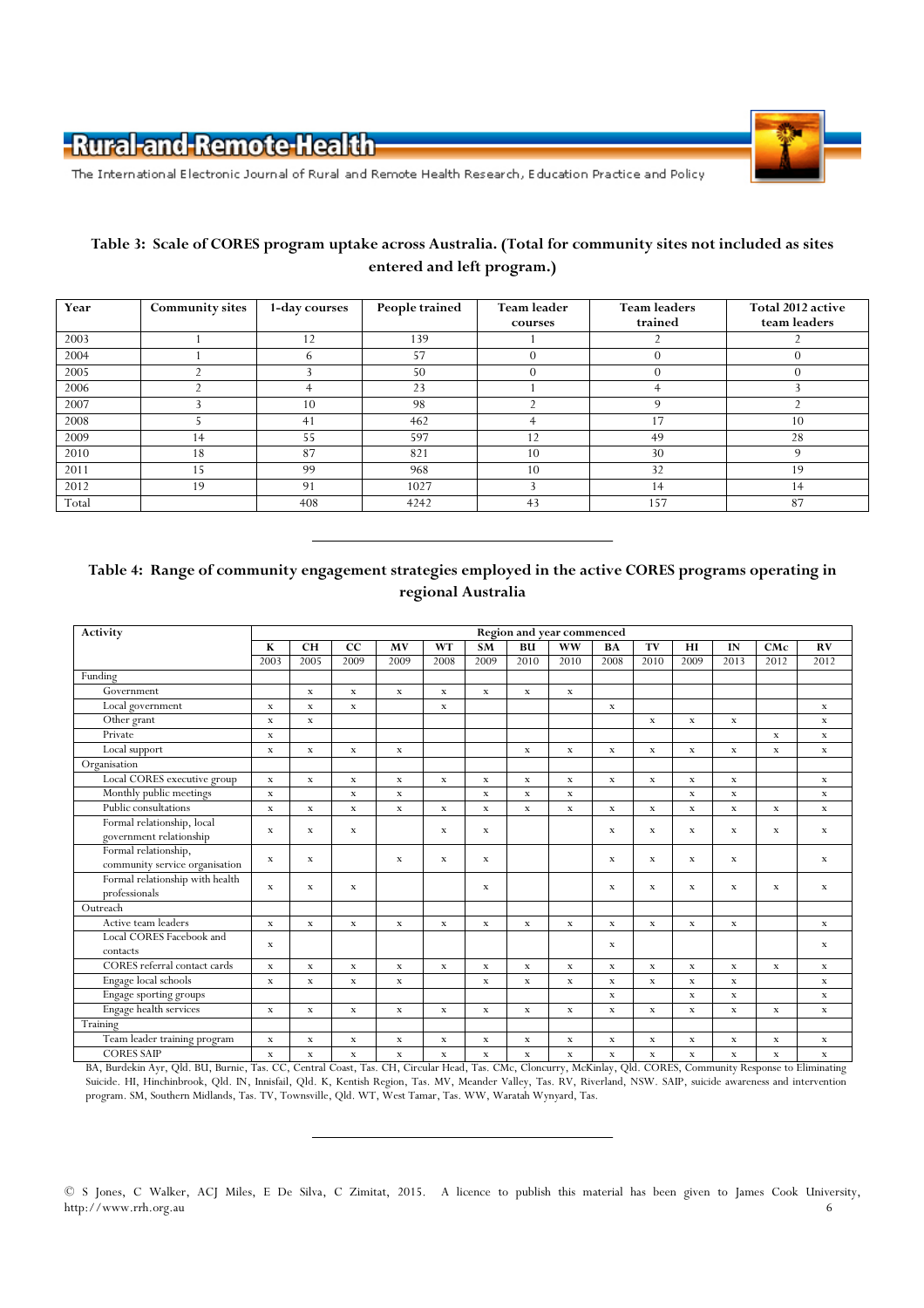

The International Electronic Journal of Rural and Remote Health Research, Education Practice and Policy

Table 5: Participant-reported levels of comfort and levels of confidence discussing suicide with an individual who may be 'at risk', before and after SAIP training

| Level of                                                       | $Pre-SAIP^{\dagger}$ | $Post-SAIP^{\dagger}$ |
|----------------------------------------------------------------|----------------------|-----------------------|
| comfort talking to a family member about suicide               | $2.6 \pm 1.1$        | $3.7 \pm 0.8*$        |
| comfort talking to a friend about suicide                      | $2.8 \pm 1.2$        | $4.0 \pm 0.8*$        |
| comfort talking to a colleague about suicide                   | $2.5 \pm 1.1$        | $3.9 \pm 0.8*$        |
| comfort talking to a stranger about suicide                    | $2.7 \pm 1.2$        | $35+11*$              |
| confidence regarding ability to provide appropriate assistance | $2.2 \pm 1.3$        | $2.9 \pm 0.8*$        |

\* Significant difference between pre- and post-test values; p<0.05. † Mean±standard deviation; 120 participants in 12 consecutive training sessions. SAIP, suicide awareness and intervention program.

#### SAIP experience, knowledge and confidence

Participant experiences with the SAIP have been positive. The scaffolding of understanding of a suicide journey by the river analogy and funnel vision exercise consistently received strong positive feedback and participants reported grasping concepts more fully through the reiteration of these strategies. The use of a team teaching approach was introduced after some participants needed 'time out' after disclosure of emotional events related to suicide experiences. The approach enables one trainer to step out and support any individual who may have an emotional response to the training, thus maintaining a supportive and safe environment. The funnel vision experience was very challenging for some participants, although the majority reported that the exercise provided them with a sense of how individuals contemplating suicide may view their world. Analysis of the SAIP surveys revealed a greater awareness of the signs and symptoms of an individual at risk, which resulted in a positive shift in attitude towards those individuals and improved knowledge and practical skills. Participants also reported higher levels of comfort and confidence (Table 5) in discussing suicide with those who may be considering it.

#### Intervention and social isolation

The intervention element of CORES aims to decrease the social isolation felt by those contemplating suicide through dialogue, consideration of their suicide risk and referral for

assistance. CORES seeks to normalise help-seeking behaviour. A sensitive intervention can decrease social isolation as individuals share their circumstances. Six months after completing the 1-day SAIP training in 2011, 10 trainees across two sites reported that they had applied their skills in their community. Since 2010, more than 900 interventions have been reported in which a trained individual engaged with another person at risk of suicide, specifically using their CORES-based skills. Focus groups and interviews with trainees<sup>24</sup> revealed that many trainees believe that their conversations about CORES and suicide are creating change within their community.

#### Community engagement

Community engagement and ownership of CORES is critical for its long-term success when newly adopted. Internal evaluations and a review of Australian suicide prevention strategies<sup>16</sup> have informed the ongoing development of community engagement processes. The CORES team visits the prospective community to conduct an analysis to assess (i) a sense of community, (ii) a desire for the program, (iii) the capacity to manage and develop the program, (iv) a clear focus on goals and outcomes and (v) the dedication to undertake the work to achieve those goals. A strong and wellestablished community-based organisation with sufficient financial, management and organisational capacity is an ideal sponsor.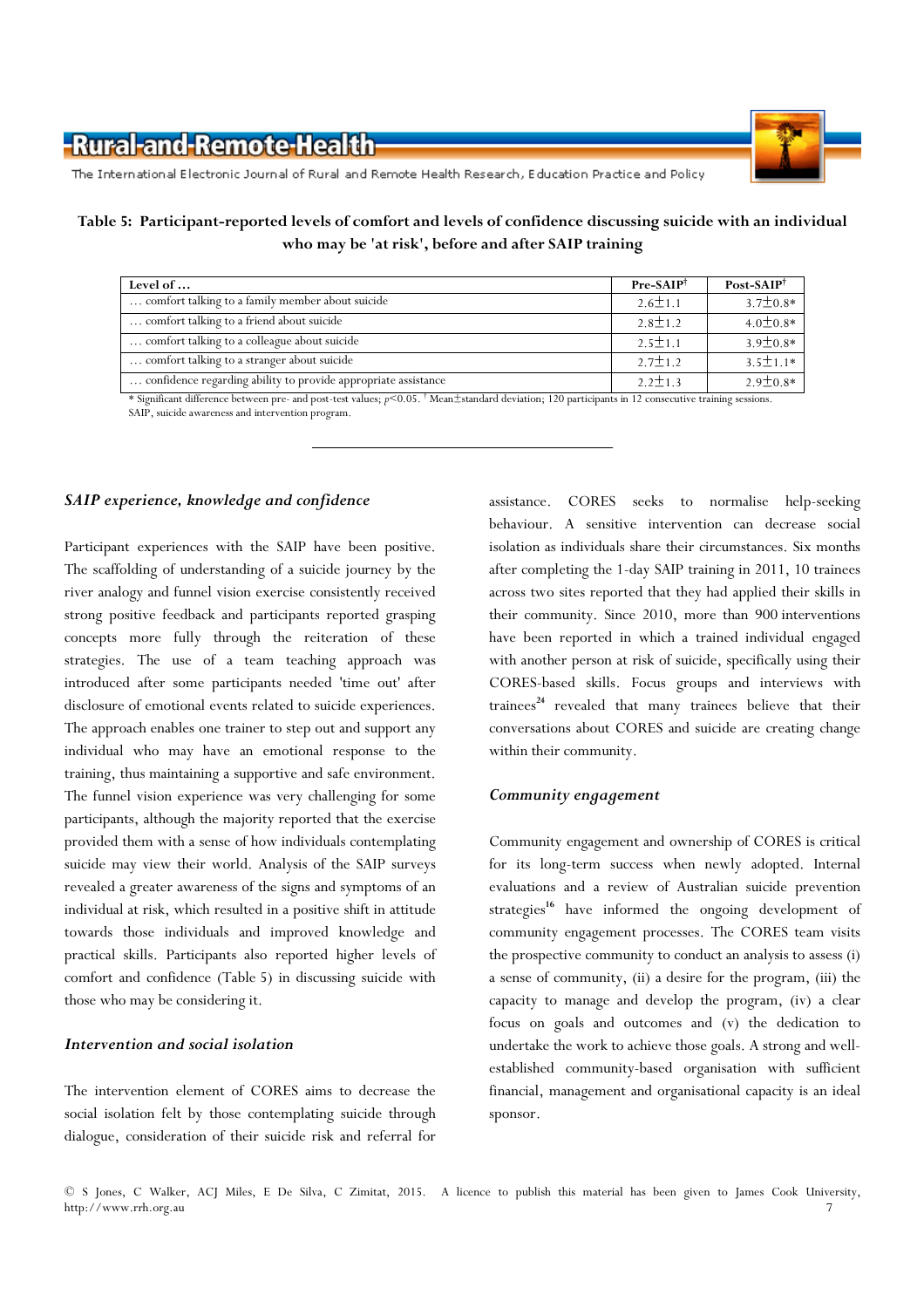

The International Electronic Journal of Rural and Remote Health Research, Education Practice and Policy

The effect of CORES on local communities can be evaluated through the strategies used to build social capital. The range of activities that engage the community is broad, though CORES aims to use a common set of strategies to engage communities (Table 4). CORES has been continually operating for nearly a decade in Sheffield, supported by local government funding, regular fundraising events in the town and external grants. Monthly meetings and annual meetings have been held since its inception, with strong attendances at annual meetings. The program has a high profile in the township, supported by a committed executive team of people, refreshed every few years. By linking with local government, health and human services organisations to support health and social needs analyses, CORES has advocated for social and infrastructure development and improvements in health care in the region $18$ . CORES has trained five team leaders in Sheffield, all of whom are still active, and more than 300 people have attended 1-day SAIPs. The CORES program generates a high profile through the relationships it has built between service organisations, businesses, schools, and religious and sporting groups, resulting in links between individuals and families across social and geographical boundaries. Feedback gained from the community<sup>18</sup> shows consistently strong support for a program seen as beneficial for the community. This same pattern of community engagement is seen with CORES' presence in other regions across Australia. In terms of successful programs, the establishment of a local CORES executive to lead the local program and gain financial support is a key step in the process.

### Discussion

The value and success of the CORES program is discussed here against two broad domains: evidence-based design and development, and success in terms of its uptake and impact.

#### SAIP design, development and outcomes

Philosophy: The community-based approach was adopted by CORES in 2003. There is increasing evidence that

community engagement is an essential step in the development of new health services in communities<sup>26,27</sup>. The approach used by CORES, linking with existing health and service organisations whilst developing ownership and skills within the community to maintain the program (for example through the TLTP), has since been identified<sup>16</sup> as good practice for successful and sustainable community health programs.

Learning outcomes: The implementation of CORES is consistent and aligns with the LIFE framework<sup>20</sup> by delivering on the four key areas identified by LIFE: building individual resilience, improving community strength using a coordinated approach, providing targeted activities, and implementing proven remedial standards. Gould and Kramer<sup>15</sup> suggest that the purpose of training is to help to 'identify people at risk, assess levels of risk and manage the situation and refer when necessary'. The outcomes that CORES achieves align with the goals of the most effective gatekeeper suicide programs<sup>13</sup> and recent Australian mental health training initiatives<sup>16</sup> including those utilised in droughtand disaster-affected rural areas<sup>28,29</sup>. Comparisons between trainees' pre- and post-SAIP surveys show significant improvements (Table 5) in awareness and knowledge of suicide, confidence in raising discussion around suicide and recognition of when and how to refer someone at risk of suicide.

Content and activities in SAIP: The structure and key activities used within the 1-day SAIP developed by CORES reflect present public guidelines and research on effective gatekeeper suicide prevention programs. These programs<sup>13,30</sup> are also organised on a five-part structure: preparing, connecting, understanding, assisting and networking. Guidelines for the public on assisting individuals contemplating suicide were developed through consensus with health professionals and people who have been suicidal<sup>19</sup>. The SAIP specifically addresses key issues for assisting individuals contemplating suicide: recognising the signs of distress, interpreting those signs and taking action by including them in role-play scenarios. The ABCD intervention used by CORES is lay-focused, and analogous to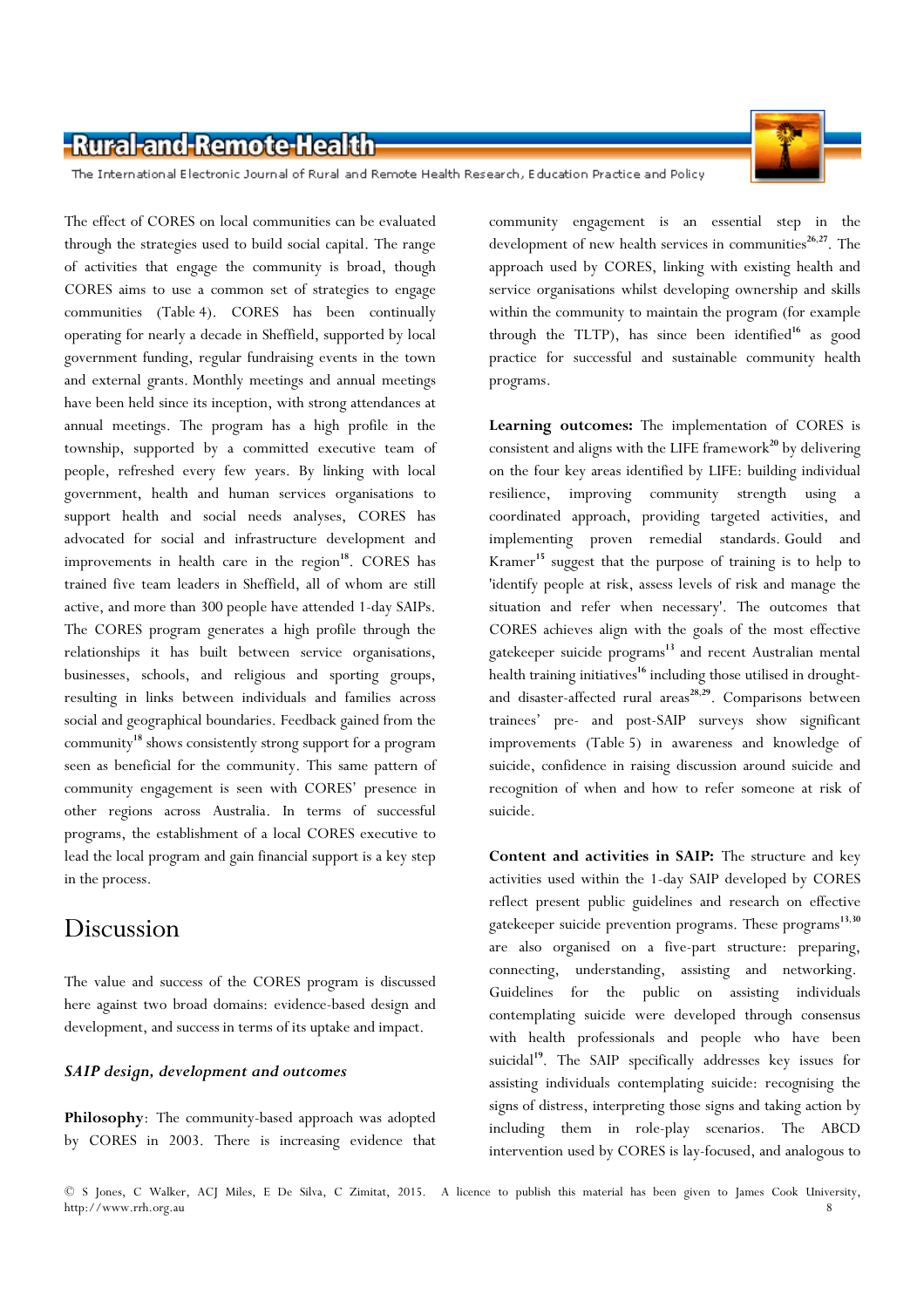

The International Electronic Journal of Rural and Remote Health Research, Education Practice and Policy

that of ALGEE (Approach/Assess/Assist, Listen, Give, Encourage help seeking, Encourage self-help) used in Mental Health First Aid<sup>31</sup> and the LINK framework (Look for possible concerns, Inquire about concerns, Note level of risk, and Know referral resources) used by the US Airforce program <sup>13</sup>. Participants have responded positively to the repeated use of the river analogy in teaching, explaining and in intervention role-plays. The novel use of the funnel vision experience illustrates the sense of entrapment, impaired perspective and the inability to see a positive future felt by those at risk of suicide<sup>5,32</sup>. The program materials were rated highly, with particular comments made about their accessibility for a lay audience. This reflects CORES' decadelong efforts to write materials in a straightforward manner to accommodate the range of health literacy levels in rural areas.

#### CORES uptake and sustainability

The unique element of the CORES program, compared to models used by Lifeline and Beyondblue, is the focus on community engagement. CORES aims to strengthen communities through its network of activities that link individuals and groups across service organisations, schools and sporting teams. CORES promotes inter-community networking across the country and amongst training teams so that communities can learn and support each other. This growing community strength frees capacity within CORES so that it can continue work with new communities. CORES has been specifically engaged in some communities after drought or natural disasters because of its focus on community engagement and leadership rather than service delivery. The presence of active community leaders and active community organisations is the key to CORES' ability to work with communities. Not all communities are able to engage and sustain CORES, and attempts to build CORES within 12 other communities have stalled or failed. In several communities suffering a combination of drought, industry restructuring or downturn, business closures and increasing unemployment, service organisations and key community leaders have been overwhelmed and unable to take on further work to sustain leadership or funding to embed CORES.

Another indicator of CORES' success is its longevity and continuing interaction with community members. CORES has provided SAIP training to more than 4000 people in 24 communities around Australia, making it one of the largest and long-running programs of its type in Australia. Other rural mental health initiatives launched in response to drought and natural disasters in Australia have been servicefocused and short term<sup>28,29</sup>. CORES leverages off existing community networks and organisations to form new relationships between them (eg linking service clubs with sporting clubs and school groups) to achieve its broader goals. In addition to creating new networks, CORES connects individuals in pursuit of a common goal (eg via the 1-day SAIP), and links people with services. This level of networking takes years to build. In 2012 more than half of CORES-trained team leaders over the past decade were still active in their communities, providing support and further SAIP training, even though CORES has moved from active community development to a support phase in many of those regions. Their longevity is due to the positive outcomes of CORES' community development philosophy.

### Limitations to researching community-based approaches to mental health

Whilst evaluations have demonstrated the value of CORES, assessing its value to the community and impact on rural mental health is the next challenge. The use of communitybased approaches for mental health promotion challenges program managers to select carefully between measures that are valued by health professionals, but that also reflect community level concerns as well as individual clinical and social outcomes. Evaluative models need to not only align with program goals, but also address community outcomes<sup>33</sup>. The complexity of the suicide phenomenon and nature of community gatekeeper suicide prevention programs challenges effective evaluation and research<sup>5,12</sup>. Suicide data, whilst available, is aggregated at the regional level and interpretation of data subject to many caveats. Thus even long-term impact evaluations of such programs is difficult. Whilst gatekeeper programs increase comfort and confidence in raising the issue of suicide with a person at risk, the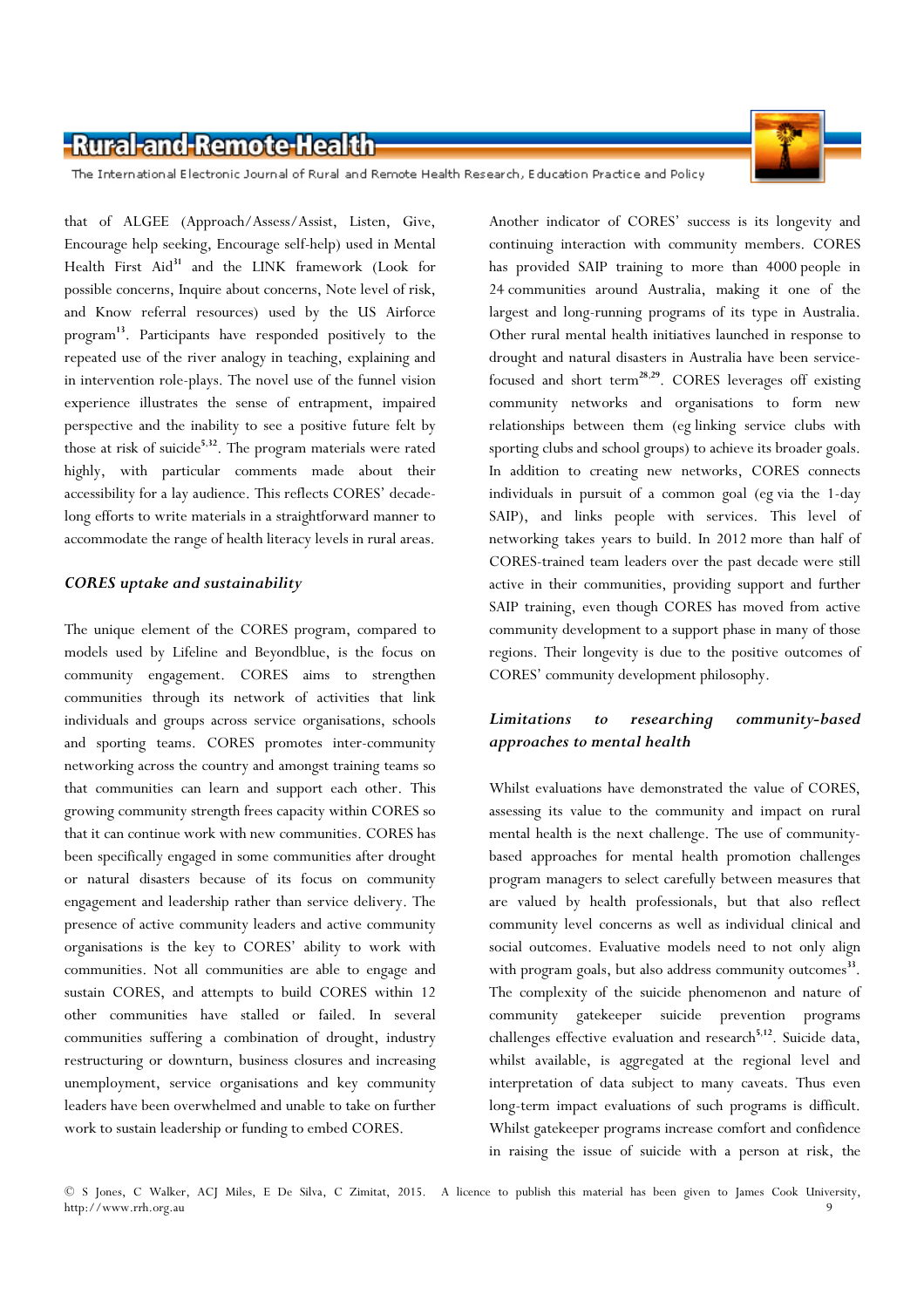The International Electronic Journal of Rural and Remote Health Research, Education Practice and Policy

retention of skills and effectiveness of translation into practice is unknown and an area for further work. CORES has a significant base of engaged communities, trainees and team leaders from which evidence can be obtained to address gaps in knowledge of community-based gatekeeper programs.

## Conclusion

This study provides support for CORES as a communitybased gatekeeper program. CORES builds community capital through establishing training teams, creating new connections across communities and linking people with services. The SAIP provides demonstrated increases in knowledge and confidence in the issues surrounding the prevention of suicide. Reports from community members confirm increased competence to recognise individuals at risk and respond appropriately with dialogue and referral.

## Acknowledgement

CORES was developed with financial support of the Australian Government Department of Health and Ageing and the Tasmanian Community Fund. CORES received the 2007 Tasmanian Life Award, which recognises the role of individuals and organisations in promoting life and preventing suicide in Tasmania.

### References

1. Martin G, Page A. National suicide prevention strategies. A comparison. Brisbane: University of Queensland, 2010.

2. Australian Bureau of Statistics. Causes of death, Australia, 2010. Canberra: ABS, 2012.

3. Judd F, Cooper AM, Fraser C. Rural suicide-people or place effects? Australian and New Zealand Journal of Psychiatry 2006; 40: 208-216.

4. Phillips A. Health status differentials across rural and remote Australia. Australian Journal of Rural Health 2009; 17(1): 2-9.

5. Stark CR, Riordan V, O'Connor R. Conceptual model for suicide in rural areas. Rural and Remote Health 11: 1622. (Online) 2011. Available: www.rrh.org.au (Accessed 25 March 2015).

6. Tonna AM, Kelly B, Crockett J. Improving the mental health of drought-affected communities: an Australian model. Rural Society 2009; 19: 296-305.

7. Kolves K, Milner A, McKay K, De Leo D. Suicide in rural and remote areas of Australia. Brisbane: Australian Institute for Suicide Research & Prevention, 2012.

8. Hirsch JK. A review of the literature on rural suicide: risk and protective factors, incidence, and prevention. Crisis 2006; 27: 189-199.

9. Crawford MJ, Kuforiji B, Ghosh P. The impact of social context on socio-demographic risk factors for suicide: a synthesis of data from case-control studies. Journal of Epidemiology and Community Health 2010; 64: 530-534.

10. Beautrais AL. Risk factors for suicide and attempted suicide among young people. Australian and New Zealand Journal of Psychiatry 2000; 34: 420-436.

11. World Health Organization. Towards evidence based suicide prevention programs. Manila: WHO (Western Pacific), 2010.

12. Mann JJ, Apter A, Bertolote J, Beautrais A, Currier D, Haas A, et al. Suicide prevention strategies: a systematic review. Journal of the American Medical Association 2005; 294(16): 2064-2074.

13. Isaac M, Elias B, Katz LY, Belik S, Deane FP, Enns MW, et al. Gatekeeper training as a preventative intervention for suicide: a systematic review. Canadian Journal of Psychiatry 2009; 54(4): 260- 268.

14. Jorm AF, Kitchener BA, Sawyer MG, Scales H, Cvetkovski S. Mental health first aid training for high school teachers: a cluster randomized trial. BMC Psychiatry 2010; 10: 51.